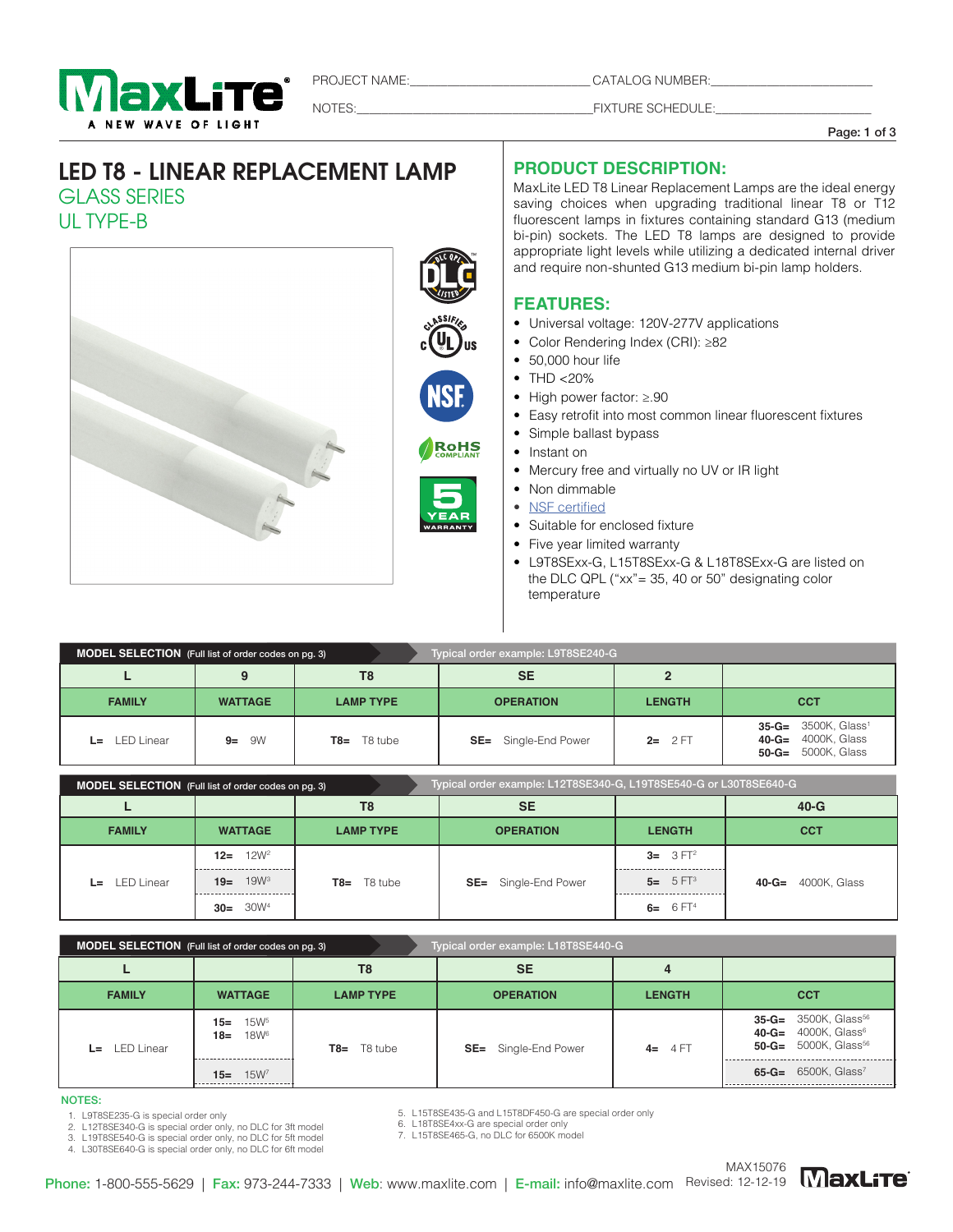

UL TYPE-B Page: 2 of 3

| <b>ACCESSORIES</b>          |                               |                                         |                          |  |  |  |  |  |
|-----------------------------|-------------------------------|-----------------------------------------|--------------------------|--|--|--|--|--|
| <b>ORDER</b><br><b>CODE</b> | <b>MODEL</b><br><b>NUMBER</b> | <b>DESCRIPTION</b>                      | <b>ACCESSORIES IMAGE</b> |  |  |  |  |  |
| 73978                       | G13LPNS                       | G13 Low Profile Non-Shunted Lamp Holder |                          |  |  |  |  |  |



| <b>SPECIFICATIONS:</b> |                              | $2 - FOOT$                     | $3 - FOOT$                  |                                          | <b>4 - FOOT</b> | $5 - FOOT$    | 6 - FOOT                 |  |  |
|------------------------|------------------------------|--------------------------------|-----------------------------|------------------------------------------|-----------------|---------------|--------------------------|--|--|
| <b>ITEM</b>            | <b>SPECIFICATION</b>         |                                | <b>DETAILS</b>              |                                          |                 |               |                          |  |  |
|                        | Power Consumption            | 9W                             | <b>12W</b>                  | <b>15W</b>                               | <b>18W</b>      | <b>19W</b>    | 30W                      |  |  |
|                        | Lumens Delivered             | 1,150                          | 1,450                       | 1,800                                    | 2,200           | 2,500         | 3,600                    |  |  |
|                        | Efficacy                     | 127 lm/w                       | 120 lm/w                    | 120 lm/w                                 | 122 lm/w        | 131 lm/W      | 120 lm/W                 |  |  |
| <b>GENERAL</b>         | CRI                          |                                |                             | $\geq 82$                                |                 |               |                          |  |  |
| <b>PERFORMANCE</b>     | Beam Angle                   |                                |                             | $330^\circ$                              |                 |               |                          |  |  |
|                        | Color Temperature (CCT)      | 3500K, 4000K,<br>5000K         | 4000K                       | 3500K, 4000K, 5000K,<br>6500K (15W only) |                 | 4000K         | 4000K                    |  |  |
|                        | Lumen Maintenance (L70)      | 50,000 hours                   |                             |                                          |                 |               |                          |  |  |
| <b>ELECTRICAL</b>      | Power Factor<br>$\geq 0.90$  |                                |                             |                                          |                 |               |                          |  |  |
|                        | Input Voltage                | 120V-277V, 50/60 Hz            |                             |                                          |                 |               |                          |  |  |
| <b>PHYSICAL</b>        | <b>Operating Temperature</b> | -4°F to 113°F<br>-4°F to 113°F |                             |                                          |                 | -4°F to 113°F |                          |  |  |
|                        | Lens                         | Opal (Frosted)                 |                             |                                          |                 |               |                          |  |  |
| <b>CERTIFICATION</b>   | Certification                | UL Classified,<br>NSF, LM80    | UL Classified.<br>NSF, LM80 | UL Classified, NSF,<br>LM79, LM80        |                 |               | UL Classified, NSF, LM80 |  |  |
|                        | Material Usage               | RoHS compliant; no mercury     |                             |                                          |                 |               |                          |  |  |
|                        | Environment                  | Dry & Damp                     |                             |                                          |                 |               |                          |  |  |
|                        | Warranty                     |                                | 5 Years                     |                                          |                 |               |                          |  |  |
| <b>QUALIFICATION</b>   | DesignLight Consortium       | <b>DLC 4.2</b>                 | N/A                         | <b>DLC 4.2</b>                           |                 | N/A           |                          |  |  |

**Lighting layouts and spacing criteria available upon request**